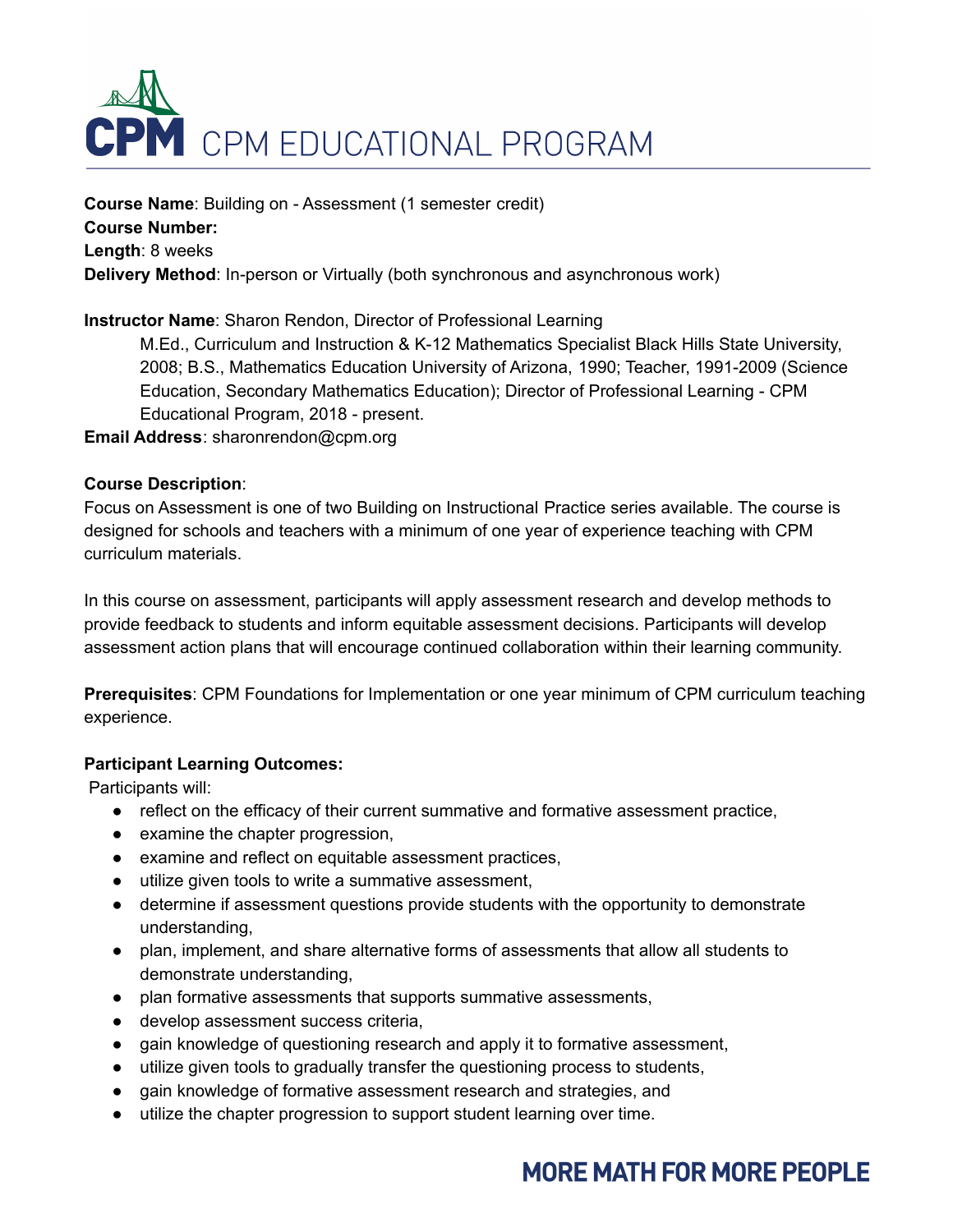## **Course Specific Technical Requirements:**

Reliable internet access to CPM's Professional Learning Portal. The virtual sessions require participation using a microphone and webcam.

### **Course Outline/Schedule:**

### **Virtual Delivery Method Participants**

|                | <b>Topic</b>                                          | <b>Activities</b>                                      | <b>Time</b><br><b>Estimate</b> |
|----------------|-------------------------------------------------------|--------------------------------------------------------|--------------------------------|
| 1              | Assessment for<br>Learning Over Time                  | Session 1                                              | 2 hours                        |
| $\overline{2}$ | <b>Effective Assessment</b><br>Questions              | Session 2                                              | 2 hours                        |
| 3              | Assessing for Learning                                | Session 3                                              | 2 hours                        |
| 4              | Developing Student<br>Self-Awareness                  | Session 4                                              | 2 hours                        |
| 5              | Formative<br>Assessments                              | Session 5                                              | 2 hours                        |
| 6              | Implementation<br>Planning                            | Session 6                                              | 2 hours                        |
| $\overline{7}$ | Additional assessment<br>reflection and<br>discussion | <b>Building on - Assessment</b><br>asynchronous module | 9 hours                        |
|                |                                                       | <b>Total Hours</b>                                     | 21 hours                       |

### **In-Person Delivery Method Participants**

| <b>Topic</b>                                                                       | <b>Activities</b> | <b>Time</b><br><b>Estimate</b> |
|------------------------------------------------------------------------------------|-------------------|--------------------------------|
| Assessment for<br>Learning Over Time &<br><b>Effective Assessment</b><br>Questions | Day 1             | 7 hours                        |

# **MORE MATH FOR MORE PEOPLE**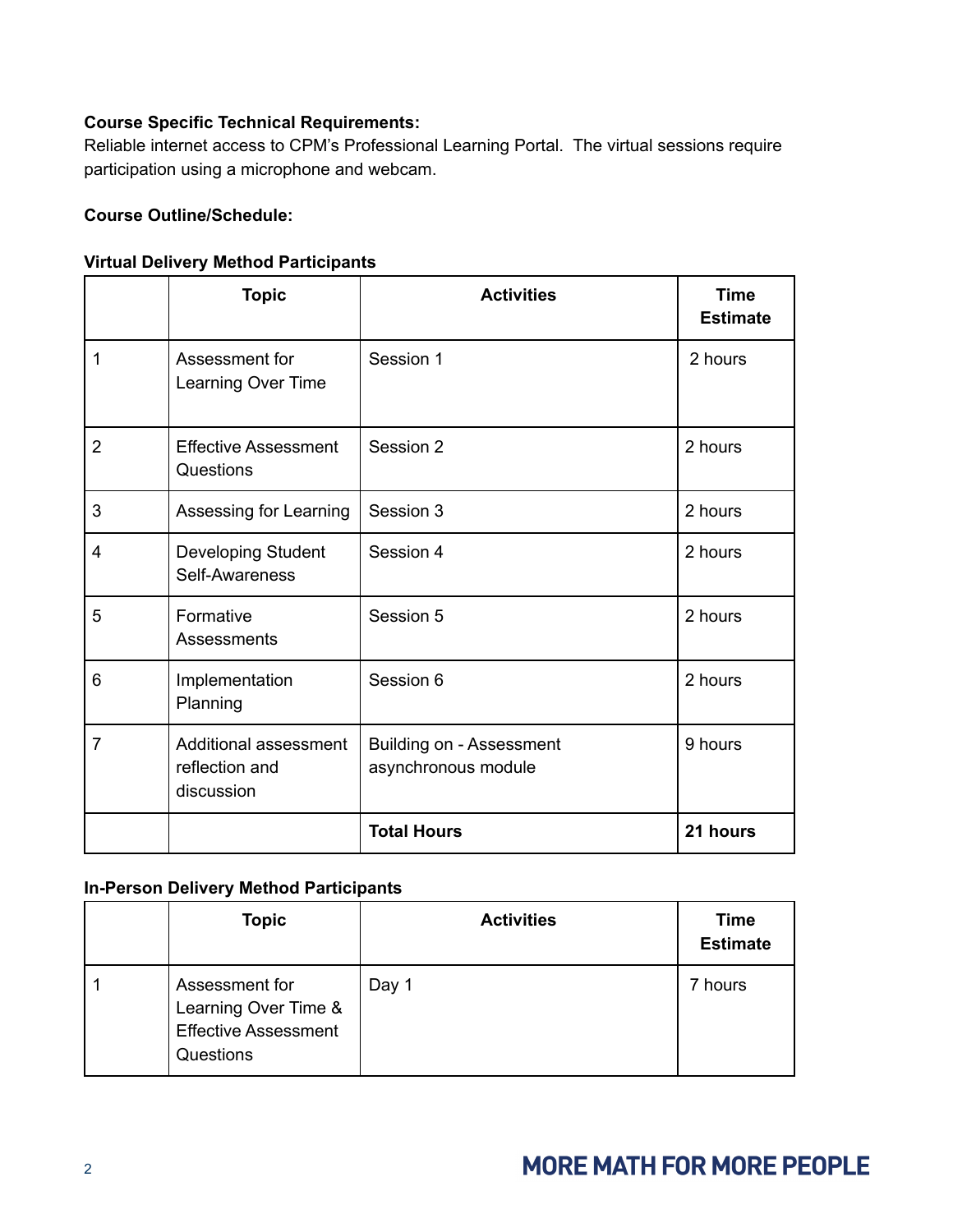| 2 | Assessing for Learning<br>& Developing Student<br>Self-Awareness | Day 2              | 7 hours  |
|---|------------------------------------------------------------------|--------------------|----------|
| 3 | Formative<br>Assessments &<br>Implementation<br>Planning         | Day 3              | 7 hours  |
|   |                                                                  | <b>Total Hours</b> | 21 hours |

### **Course Requirements:**

- Active Participation in learning events
- Collaboration with team members during activities and discussions
- Completion of Learning Logs & Implementation Action Plan
- Posting to forums in asynchronous modules, as required
- Complete feedback for all sessions and modules

### **Course Evaluation Methods**:

**Direct measures**: During each learning session, participants will engage in the activities and record their attendance.

**Indirect measures**: During each learning session, participants will record important moments and reflect on their learning. These items will include items they may consider for their action plan.

### **Grading**:

Pass: 80% minimum attendance, participation, and completion of assignments required to pass. Fail: less than 80% attendance, participation, and completion of assignments required to pass

### **Attendance and Participation**:

CPM believes in mastery over time. To maximize learning opportunities and attain each of the session outcomes, we strongly encourage regular attendance and full engagement during instruction. By actively participating in sessions, activities, and asynchronous virtual components, you help ensure that all members of the class benefit from the insights and experiences that each person brings. Specifically,

- Attendance is required to at least 80% of all sessions to receive credit.
- Attendance is recorded through the [Professional](https://professionallearning.cpm.org) Learning Portal; participants must confirm their attendance with the code provided at the end of each session. If participants neglect to do this, their attendance cannot be changed in the future and it will be tracked as an absence.

**Virtual:** Attendance is not automatically tracked from participation in the portal; participants must confirm their attendance with the code to receive credit. Participants' cameras are expected to be turned on during breakout sessions. Virtual sessions are interactive; participants will need to "be here" for the sessions, not just logged into the sessions. If participants are not actively participating, they may be asked to leave.

# **MORE MATH FOR MORE PEOPLE**